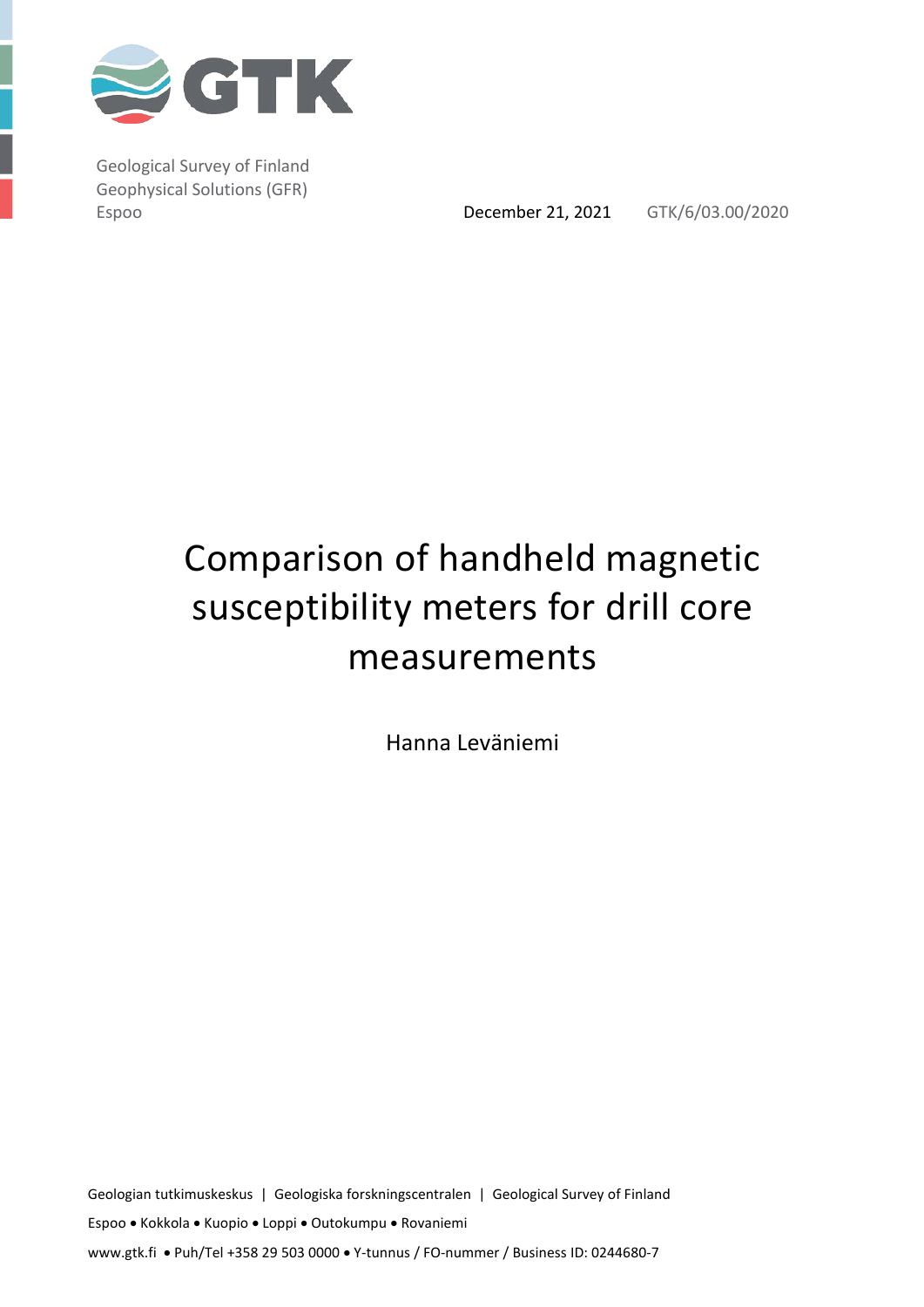#### **GEOLOGICAL SURVEY OF FINLAND DOCUMENTATION PAGE**

December 21, 2021 / GTK/6/03.00/2020

| Authors<br>Leväniemi, Hanna                                                                                                                                                                                                                                                                                                                                                                                                            |                     | Type of report<br><b>GTK Open File Work Report</b> |                           |  |  |  |  |
|----------------------------------------------------------------------------------------------------------------------------------------------------------------------------------------------------------------------------------------------------------------------------------------------------------------------------------------------------------------------------------------------------------------------------------------|---------------------|----------------------------------------------------|---------------------------|--|--|--|--|
|                                                                                                                                                                                                                                                                                                                                                                                                                                        |                     | Commission by<br><b>GTK</b>                        |                           |  |  |  |  |
| Title of report<br>Comparison of handheld magnetic susceptibility instruments for drill core measurements                                                                                                                                                                                                                                                                                                                              |                     |                                                    |                           |  |  |  |  |
| Abstract<br>This report compared five KT-series (KT-6, KT-10, KT-20) handheld magnetic susceptibility<br>measurement instruments: their properties, different types of sensorheads and instrument<br>performance in drill core measurements at the Geological Survey of Finland. The results show<br>that the KT-20 device with a rectangular sensorhead produces most accurate data when<br>compared against laboratory measurements. |                     |                                                    |                           |  |  |  |  |
| Keywords<br>Magnetic properties, magnetic minerals, petrophysics                                                                                                                                                                                                                                                                                                                                                                       |                     |                                                    |                           |  |  |  |  |
| Geographical area                                                                                                                                                                                                                                                                                                                                                                                                                      |                     |                                                    |                           |  |  |  |  |
| Map sheet                                                                                                                                                                                                                                                                                                                                                                                                                              |                     |                                                    |                           |  |  |  |  |
| Other information                                                                                                                                                                                                                                                                                                                                                                                                                      |                     |                                                    |                           |  |  |  |  |
| Report serial<br>Open File Work Report                                                                                                                                                                                                                                                                                                                                                                                                 |                     | Archive code<br>68/2021                            |                           |  |  |  |  |
| <b>Total pages</b><br>6 p.                                                                                                                                                                                                                                                                                                                                                                                                             | Language<br>English | Price                                              | Confidentiality<br>public |  |  |  |  |
| Unit<br>Mineral Economy Solutions (MTR)                                                                                                                                                                                                                                                                                                                                                                                                |                     | Project code<br>50402-2010723                      |                           |  |  |  |  |
| Signature/name<br>Lieu ition<br>Niina Ahtonen                                                                                                                                                                                                                                                                                                                                                                                          |                     | Signature/name<br>Janna Levánieni                  |                           |  |  |  |  |

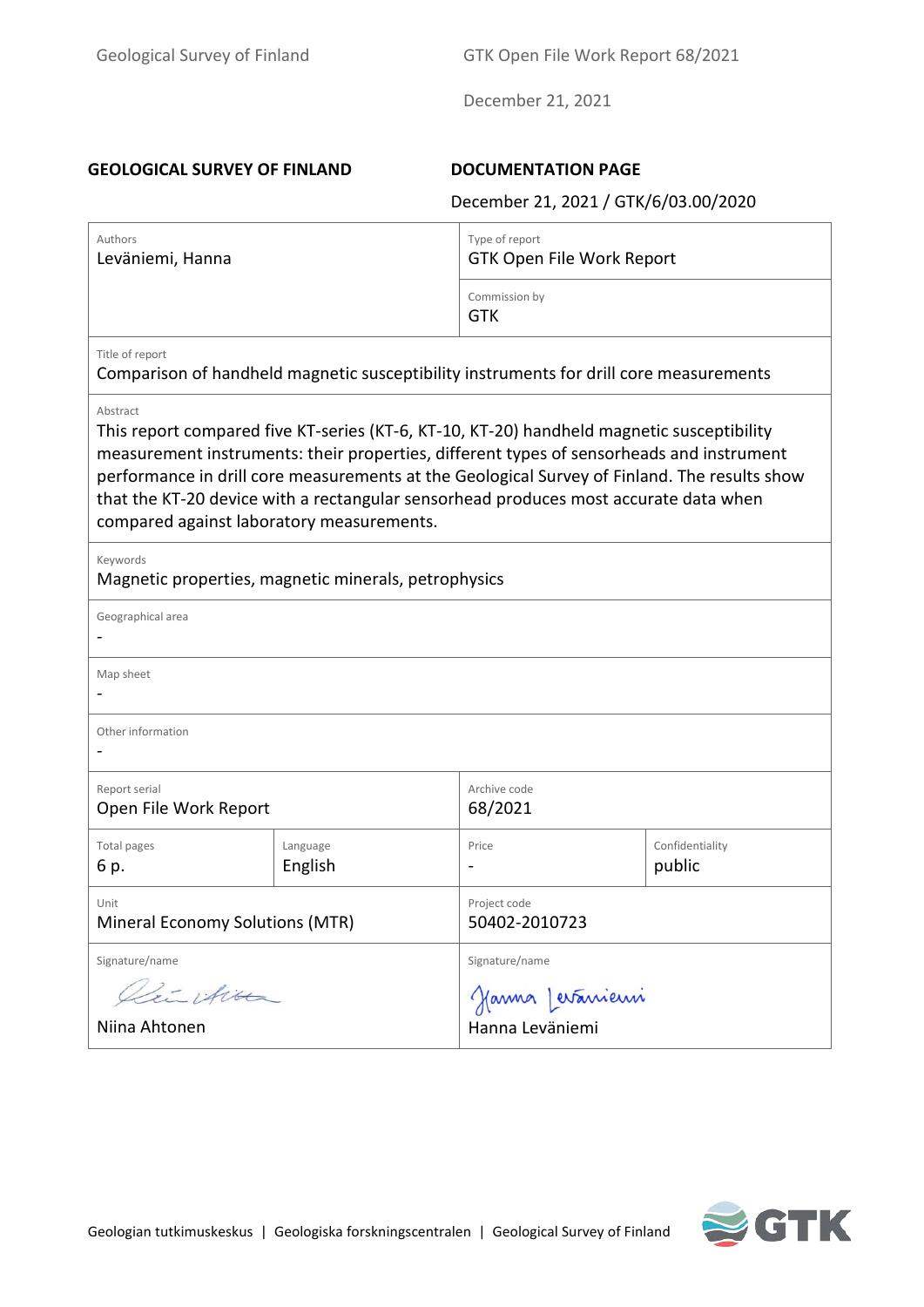#### **Contents**

|                 | <b>Documentation page</b>       |                  |              |  |  |  |
|-----------------|---------------------------------|------------------|--------------|--|--|--|
| 1               | Introduction                    |                  |              |  |  |  |
| 2               | Instruments and data            |                  |              |  |  |  |
|                 | 2.1                             | Instruments      | $\mathbf{1}$ |  |  |  |
|                 | 2.2                             | Data acquisition | 3            |  |  |  |
| 3               | Results<br>4                    |                  |              |  |  |  |
| 4               | 5<br>Discussion and conclusions |                  |              |  |  |  |
| References<br>5 |                                 |                  | 5            |  |  |  |
|                 |                                 |                  |              |  |  |  |

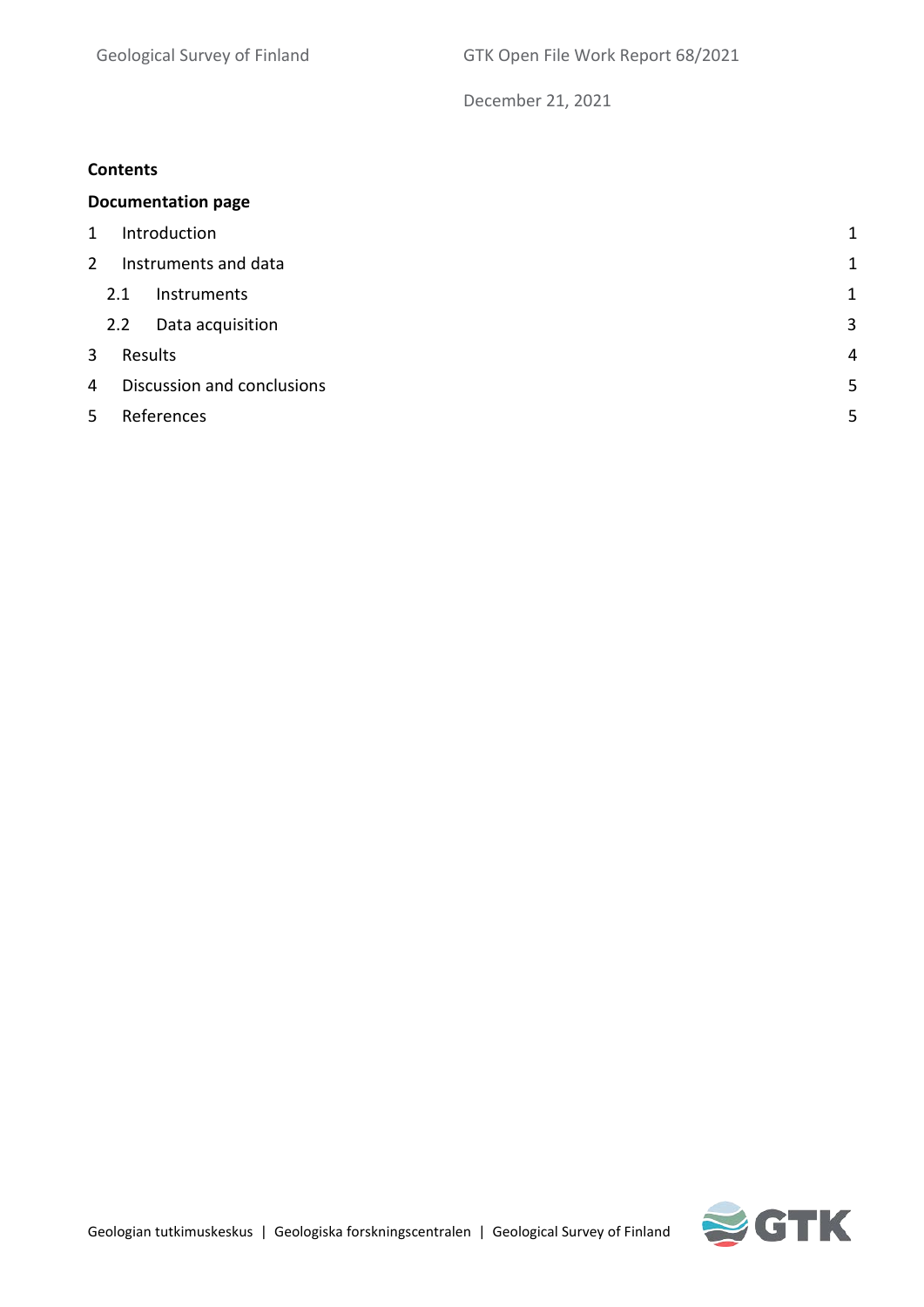# <span id="page-3-0"></span>**1 INTRODUCTION**

This report compares five KT-series (KT-6, KT-10, KT-20) handheld kappameters (magnetic susceptibility measurement instruments), their properties, different types of sensorheads and instrument performance in drill core measurements at the Geological Survey of Finland. The aim is to determine the quality, accuracy and comparativity of data acquired using different instruments.

### <span id="page-3-1"></span>**2 INSTRUMENTS AND DATA**

#### <span id="page-3-2"></span>**2.1 Instruments**

The five instruments used in the test are displayed in Figure 1. The instruments are presented from oldest to the most recent, i.e. KT-6 represents the oldest instrument generation.



*Figure 1. a) Kappameters' display and control panels, and b) sensorheaads. 1 = KT-6 with a round sensor, 2 = KT-10 v2 with a pin sensor, 3 = KT-10 v2 with a rectangular sensor, 4 = KT-20 S/C with a round sensor, 5 = KT-20 S/C with a rectangular sensor.*

Specifications for the instruments used in this test are listed in Table 1 based on the instrument manuals (Georadis 2007, GeoRESULTS, Terraplus):

- Coil / sensorhead (see Fig. 1):
	- o The pin sensor is designed for rough surface measurement such as outcrop
	- o A rectangular coil (sensor) is optimal for core measurements with diameter smaller than 66 mm (preferably with diameter correction). (NB

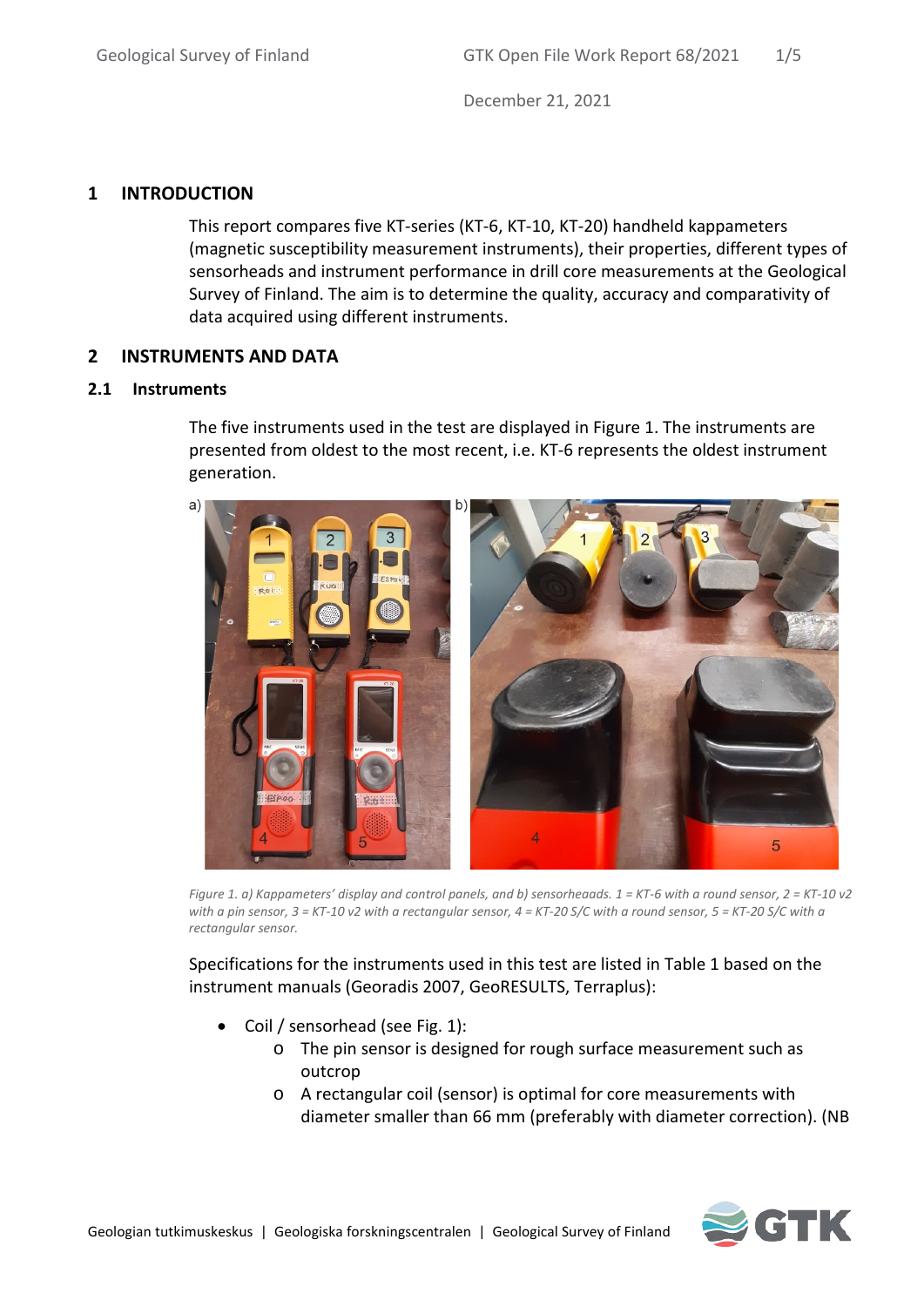a curved drill core sensor is also nowadays available from the manufacturer for BQ, HQ, NQ and PQ core sizes.)

- o The round coil (sensor) is optimal for samples large samples (e.g. outcrop samples), but can also be applied in drill core measurements (preferebly with diameter correction)
- Conductivity: The KT-20 sensor can also measure the apparent conductivity of the sample via electromagnetic induction (range  $1 - 100,000$  S/m: note that the conductivity of rocks without sulphide or graphite minerals is typically below the lower detection limit)
- Diameter correction: The devices assume that the measured material below the sensor forms a homogeneous magnetic half-space. When a cylindrical drill core is measured, a geometric correction factor should be applied to correct the results - without the correction they are systematically too low.
- Operating frequency 10/100 kHz (if the latter is available): of these frequencies, 10 kHz is optimal for magnetic susceptibility measurements, but 100 kHz in KT-20 provides improved sensitivity for conductivity measurements
- Discrete mode: The devide performs single point measurements, averaging of results (if available) is applied to all measurements in one measurement session (unless the user resets the average using the instrument menus)
- Borehole mode: A handy mode for conducting discrete measurements for a drill hole. The user enters the drill hole name, starting depth and measurement interval, and the measurement software automatically proceeds to the next depth after storing measurement results for a certain depth. If repetition measurements are performed, in the KT-20 device these are averaged for each depth.

The KT-6 sensor, being the oldest of the tested sensors, has least options for data acquisition and download. The download software for the KT-6 was located on a floppy disk but wasnot tested as it probably isn't compatible with modern operating systems. Thus, the data must be written down manually after each measurement. The device manual recommends that for KT-6 the sample size should be no less than 100 mm in diameter and 60 mm in thickness (Georadis, 2007).

KT-10 and KT-20 user interfaces and options are rather similar for basic use. The most notable difference in drill hole measurements is the lack of data averaging in the borehole mode of KT-10. The data transfer software for these two instruments can be downloaded from the manufacturer's website (may require a firmware update to individual instruments).

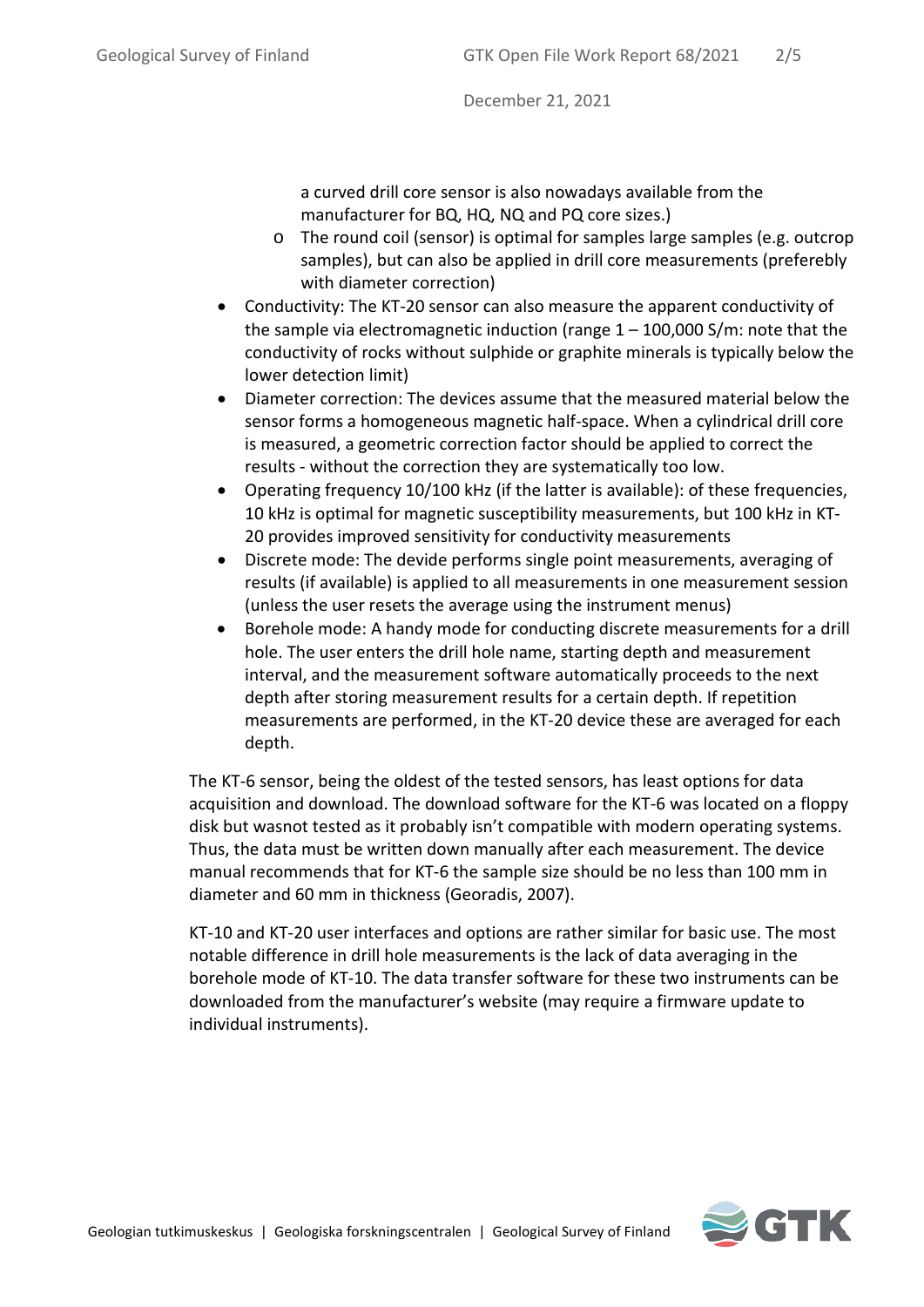| <b>Instrument</b>                       | KT-6                                                                                        | KT-10 V2                               | KT-10 V2+                              | $KT-20 S/C$                              | $KT-20 S/C$                              |
|-----------------------------------------|---------------------------------------------------------------------------------------------|----------------------------------------|----------------------------------------|------------------------------------------|------------------------------------------|
| Manufacturer                            | SatisGeo                                                                                    | Terraplus<br>(Georadis)                | Terraplus<br>(Georadis)                | Terraplus<br>(Georadis)                  | Terraplus<br>(Georadis)                  |
| Serial #                                | 2414                                                                                        | 9865                                   | 9861                                   | 68                                       | 69                                       |
| Coil / sensor                           | Round                                                                                       | Round +<br>pin                         | Rectangular                            | Round                                    | Rectangular                              |
| Conductivity                            | No                                                                                          | No                                     | No                                     | Yes                                      | Yes                                      |
| <b>Diameter</b><br>correction<br>option | <b>No</b><br>(correction<br>factors listed<br>in the<br>manual for<br>diameters ><br>60 mm) | Yes                                    | Yes                                    | Yes                                      | Yes                                      |
| Sensitivity                             | $1 \times 10^{-5}$ SI                                                                       | $1 \times 10^{-6}$ SI                  | $1 \times 10^{-6}$ SI                  | $1 \times 10^{-6}$ SI                    | $1 \times 10^{-6}$ SI                    |
| Range                                   | $<$ 9999 x 10 <sup>-3</sup><br>SI                                                           | $0.001 -$<br>1999.99 x<br>$10^{-3}$ SI | $0.001 -$<br>1999.99 x<br>$10^{-3}$ SI | $0.001 -$<br>1999.99 x<br>$10^{-3}$ SI   | $0.001 -$<br>1999.99 x<br>$10^{-3}$ SI   |
| Operating<br>frequency                  | 10 kHz                                                                                      | 10 kHz                                 | 10 kHz                                 | 10/100 kHz                               | 10/100 kHz                               |
| <b>Battery</b>                          | 9V standard<br>type 6LF22                                                                   | $2 \times AA$<br>battery               | $2 \times AA$<br>battery               | Li-ion 8.4 V<br>(re-<br>chargeable)      | Li-ion 8.4 V<br>(re-<br>chargeable)      |
| Data transfer<br>options                | No                                                                                          | with<br>GeoView                        | with<br>GeoView                        | with<br>GeoView                          | with<br>GeoView                          |
| Discrete mode                           | Yes                                                                                         | Yes                                    | Yes                                    | Yes                                      | Yes                                      |
| <b>Borehole</b><br>mode                 | No                                                                                          | Yes                                    | Yes                                    | Yes                                      | Yes                                      |
| Data<br>averaging                       | <b>No</b>                                                                                   | For<br>discrete<br>mode                | For discrete<br>mode                   | For discrete<br>and<br>borehole<br>modes | For discrete<br>and<br>borehole<br>modes |

*Table 1. Specifications for the instruments used in this test.*

#### <span id="page-5-0"></span>**2.2 Data acquisition**

The drill core samples measured with the kappameters comprise 26 drill core samples from GTK's 2019 drill hole P4222019R7 in Emas, Kruunupyy, western Finland. The samples compose of volcanic rocks and graphite schists with varying amount of disseminated sulphides, including pyrrhotite. The samples are 50.7 mm in diameter (NQ2 drill core size). Nineteen of the samples have been split lengthwise and the other half has been sent to geochemical analysis. According to the KT-20 manufacturer, approximately 90% of the measurement signal is received from the top-most 20 mm of

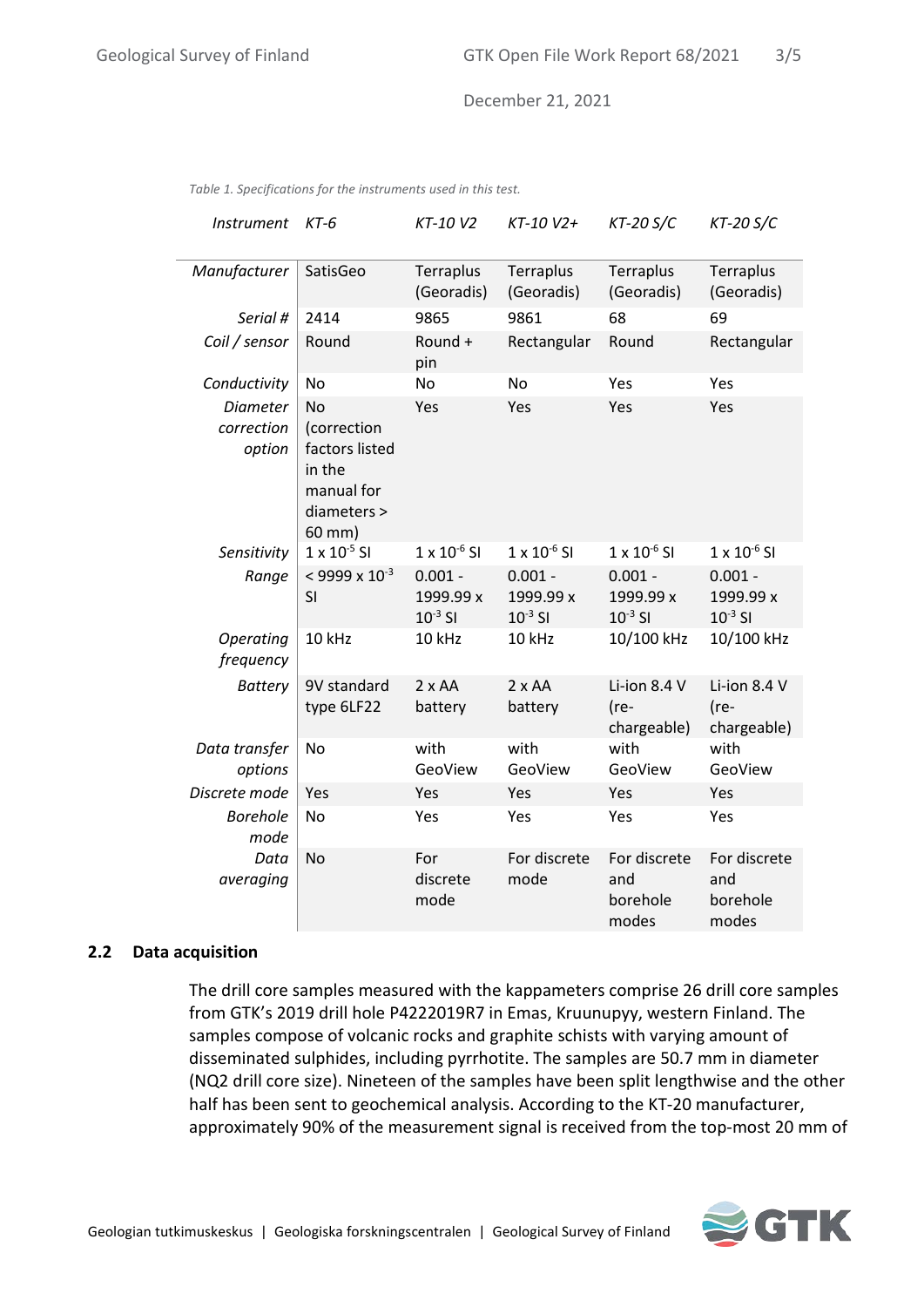the core (Terraplus, pers. comm. 2019). Thus, the sample volume is assumed to be sufficient even for the split samples, as the reduced sample thickness should not result in significant signal loss.

Each sample was measured with each device three times at different locations on the convex surface. The final results represent the mean of the three measurements. The dry samples were held in the air away from any metal sources while measuring. The position of the sample in relation to the device was "vertical", i.e., the sample depth axis was oriented along the length axis of the instrument - previous empirical testing (Leväniemi 2019) has shown that this orientation provides best results also for rectangular sensors. For those sensors that offer the diameter correction option (all but the KT-6), a 5-cm diameter correction option was applied. All instruments were operated at 10 kHz frequency.

The handheld instrument data are compared against measurements performed in the Geophysical Laboratory of GTK with an in-house low-frequency AC bridge (Puranen & Puranen 1977). The bridge is suitable for measuring rock samples with maximum diameter of 10 cm, which allows the measurement of elongated drillcore samples.

#### <span id="page-6-0"></span>**3 RESULTS**

Comparison against the laboratory measurement (Fig. 2) illustrates that none of the KT devices produced magnetic susceptibilities of equal level to the laboratory measurements. However, it is evident that the KT-20 models produce more accurate results than the previous models.



*Figure 2. KT instrument data compared against the laboratory measurements. The curve y=x represents ideal data fit.*